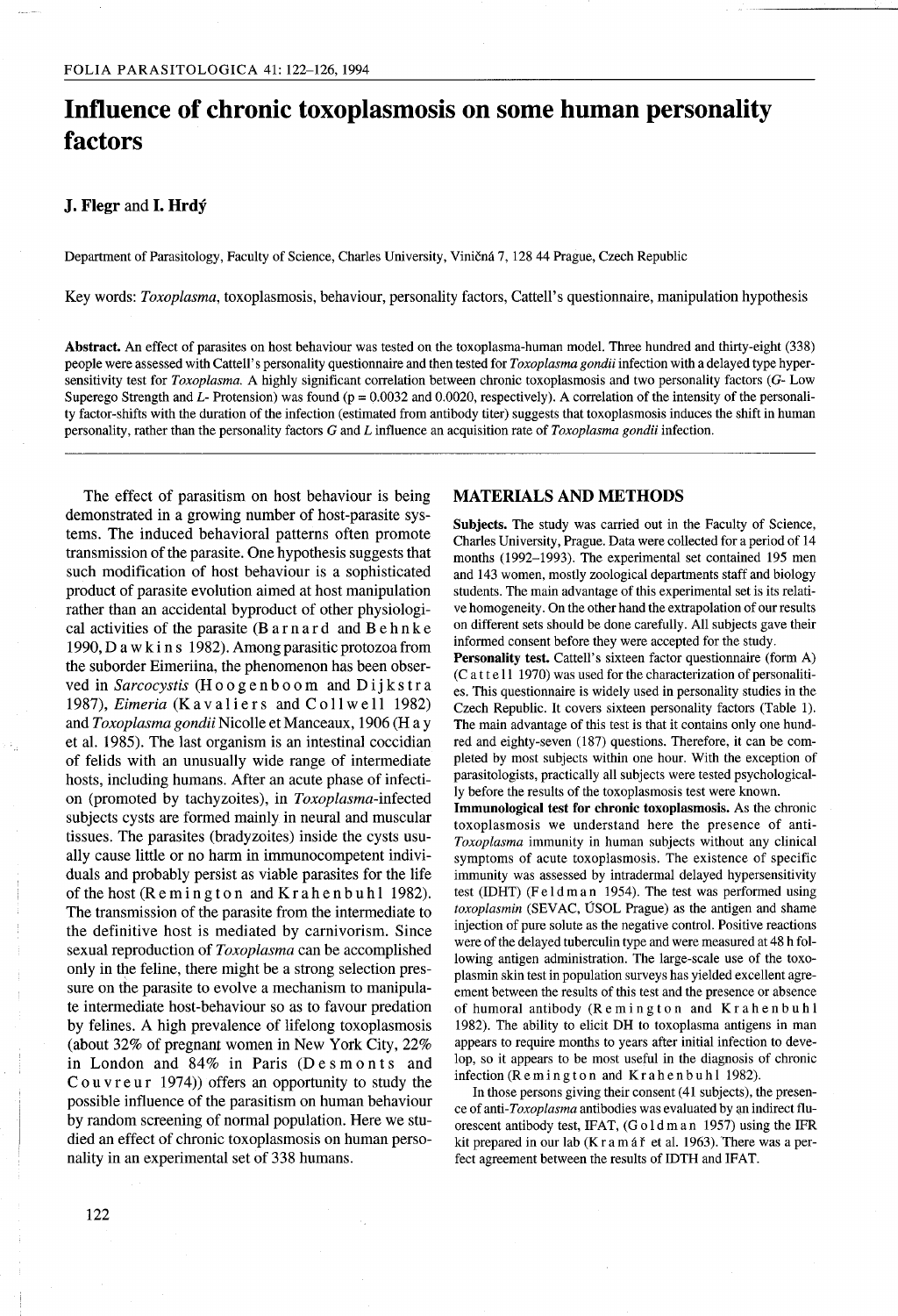Statistics. The BMDP (D i x o n 1990) program was used for all of the following statistical testing: The Hotelling *t-test* was used for comparing the sets of *Toxoplasma-infected* and *Toxoplasma* free subjects (P3D). A Two-way analysis of variance ANOVA (P7D) was used to study the effects of toxoplasmosis, age and toxoplasmosis-age interactions on personality factors. Discriminant analysis (P7M) was used for personality factorbased diagnosis of toxoplasmosis and for stepwise covariance analysis of personality factors. Kendall nonparametric range correlation test (P3S) was used to estimate the correlation between the *anti-Toxoplasma* antibodies level and the amount of personality factors-shift.

## RESULTS

Personality profiles of two groups of subjects, *Toxoplasma* infected ones (TI) (56 men and 34 women) and *Toxoplasma* free ones (TF) (139 men and 109 women) were compared using the Hotelling *t-test.* No difference in personality profiles between TI and TF groups was detected when women and men were considered together  $(p = 0.241)$  or when only TI and TF women were compared ( $p = 0.204$ ). However, a highly significant difference was detected when the personality profiles of TI and TF men were compared ( $p = 0.025$ ). Of the 16 factors estimated by the Cattell's questionnaire the four factors which apparently caused the difference are marked in Table 1. Because of this result, all the following testing were performed only with the men set.

Some personality factors as well as the frequency of toxoplasmosis vary with the age of a subject. To determine whether the differences observed were the result of causal relationships between toxoplasmosis and the personality factors or whether it was only a false correlation resulting from the effect of age, a Two-way ANOVA was performed. This analysis showed that for factors  $G$  and *L* and possibly *A* and *Q3* as well, the toxoplasmosis not age was responsible for the observed differences (Fig. 1).

Table 1. List of sixteen personality factors that can be monitored by Cattell's questionnaire. The names and characteristics in the left column hold for persons with low value of the factor, those in the right columns for persons with the high value of the factor. The raw data for any person were standardized with respect to his/her age and sex. An asterisk ( $p < 0.05$ ) and two asterisks ( $p < 0.01$ ) designate the property which predominated among the toxoplasma-positive people.

| $A -$          | SIZOTHYMIA <sup>*</sup><br>reserved, detached, critical                       | <b>AFECTOTHYMIA</b><br>warmhearted, outgoing, easygoing                              |
|----------------|-------------------------------------------------------------------------------|--------------------------------------------------------------------------------------|
| $B -$          | <b>LOW INTELLIGENCE</b>                                                       | <b>HIGH INTELLIGENCE</b>                                                             |
| $C -$          | <b>EGO WEAKNESS</b><br>affected by feelings, emotionally less stable          | <b>HIGH EGO STRENGTH</b><br>emotionally stable, mature, faces reality, calm          |
| $E -$          | <b>SUBMISSIVENESS</b><br>obedient, mild, easily led, docile                   | DOMINANCE OR ASCENDANCE<br>assertive, agresive, competitive, stubborn                |
| $\mathbf{F}-$  | <b>DESURGENCY</b><br>sober, taciturn, serious                                 | <b>SURGENCY</b><br>enthusiastic, heedless, happy-go-lucky                            |
| $G -$          | <b>LOW SUPEREGO STRENGTH **</b><br>disregards rules, expedient                | SUPEREGO STRENGTH OR CHARACTER<br>conscientious, persistent, moralistic, staid       |
| $H -$          | <b>THRECTIA</b><br>shy, timid, restrained, threat-sensitive                   | <b>PARMIA</b><br>adventurous, "thick-skinned", socially bold                         |
| $I -$          | <b>HARRIA</b><br>tough-minded, rejects illusions                              | <b>PREMSIA</b><br>tender-minded, sensitive, dependent                                |
| $L -$          | <b>ALAXIA</b><br>trusting, accepting conditions, tolerant                     | <b>PROTENSION</b> **<br>suspecting, jealous, dogmatic                                |
| $M -$          | <b>PRAXERNIA</b><br>practical, has "down to earth" concerns                   | <b>AUTIA</b><br>imaginative, bohemian, absent-minded                                 |
| $N -$          | <b>NAIVETÉ</b><br>forthright, unpretentious                                   | <b>SHREWDNESS</b><br>astute, worldly, polished                                       |
| $\mathbf{O}$ – | UNTROUBLED ADEQUANCY<br>self-assured, placid, secure, complacent              | <b>GUILT PRONENESS</b><br>apprehensive, self-reproaching, insecure                   |
| $Q_1 -$        | <b>CONSERVATISM OF TEMPERAMENT</b><br>conservative, respecting establishments | <b>RADICALISM</b><br>experimenting, liberal, analytical, free-thinking               |
| $Q_2$ –        | <b>GROUP DEPENDENCY</b><br>sociably group dependent, "joiner"                 | <b>SELF-SUFFICIENCY</b><br>self-sufficient, resourceful, prefers own decisions       |
| $Q_3$ –        | LOW SELF-SENTIMENT INTEGRATION *<br>uncontrolled, lax, follows own urges      | HIGH STRENGTH OF SELF-SENTIMENT<br>controlled, exacting will power, socially precise |
| $Q_4$ –        | <b>LOW ERGIC TENSION</b><br>relaxed, tranquil, torpid, unfrustrated           | <b>HIGH ERGIC TENSION</b><br>tense, frustrated, driven, overwrought, fretful         |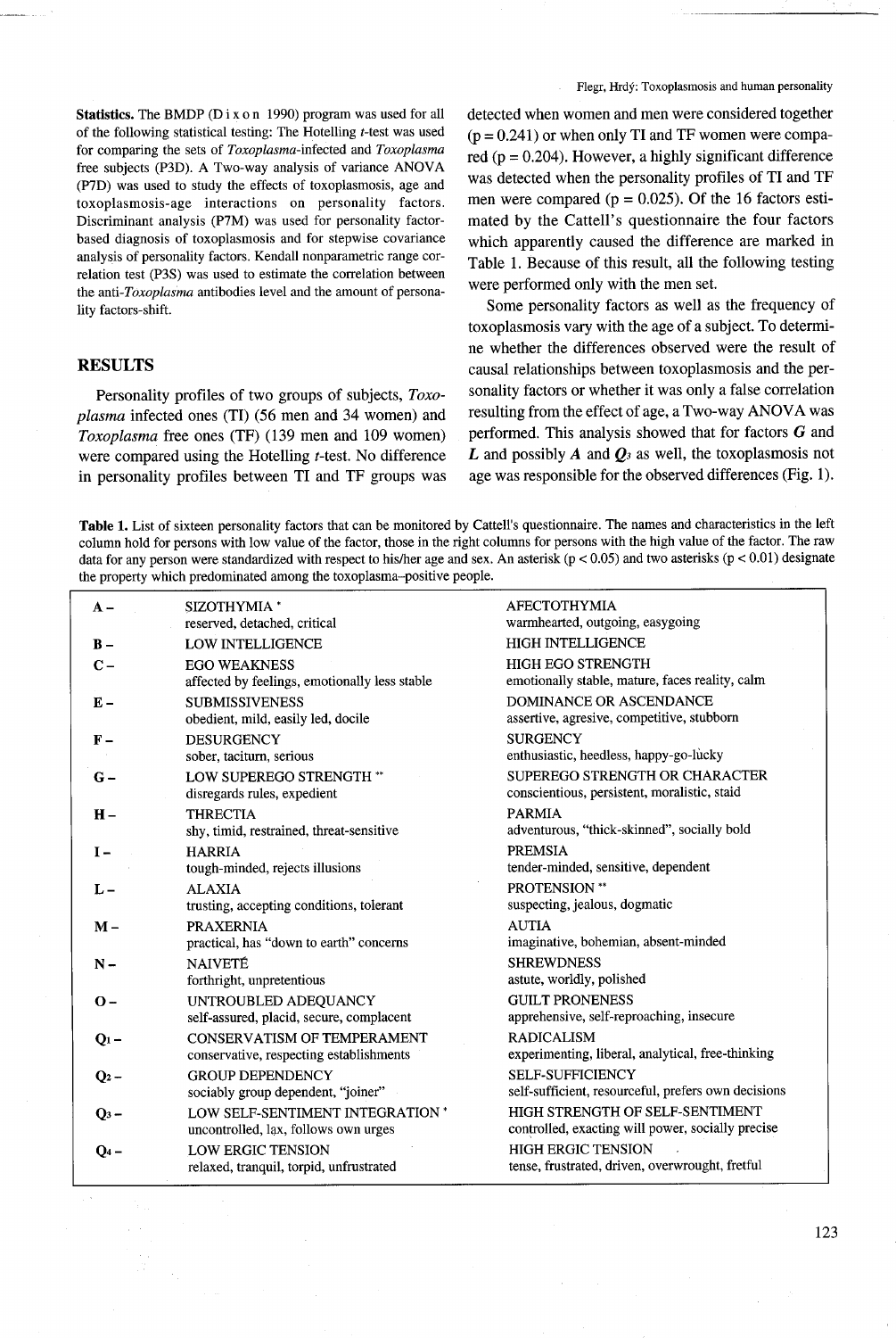

Fig. 1. Effect of toxoplasmosis and age on four personality factors estimated in 195 male subjects by Two-way analysis. of variance (BMDP, program P7D). The effects of toxoplasmosis, age and toxoplasmosis-age interactions were tested. Only the tail probabilities for toxoplasmosis effects are given. Open and crosshatched bars show the means with standard errors of a particular personality factor for different age classes of *Toxoplasma* negative and positive subjects, respectively. The cut points for the age classes correspond to those used for the age standardization of row data obtained by Cattell's questionnaire. The numbers of subjects in groups on the graph were indicated on the upper plot. The equality of variances for the factors listed was confirmed by the Levane's test.

changed because of their correlation with another toxoplasmosis-influenced factor rather than their correlation with toxoplasmosis was studied by a discriminant analysis. This statistical method was primarily designed for the classification of objects into previously defined groups. It can also be used for estimating the correlation effects among the factors by an approach based on analysis of covariance (B o u š k a et al. 1990). During a stepwise process of incorporating factors *A,* G and *L* into a classification function, it appears that factor  $A$  (Sizothymia) was strongly influenced by factor  $L$  (Protension). By incorporating the factor  $L$ , the F value for factor  $A$  decreased from 2.90 to 2.40, while by incorporating factor A, the F value for  $L$  decreased from 7.37 to 6.84. Factors  $G$  and  $L$ , however, were entirely independent (after incorporation  $L$ , the F value for  $G$  only decreased from 6.91 to 6.90).

Discriminant analysis performed on the basis of Cattell's personality factors proved to be able to sort out group of subjects suspected of having toxoplasmosis. In the group of 14 subjects classified as *Toxoplasma* positive on the basis of the factors  $G$  and  $L$ , the frequency of toxoplasmosis was 64% *(a priori* probability, the frequency in the unsorted population was 28.7%). When factors  $\vec{F}$  and  $\vec{Q}_2$  were included into classification function, the frequency of correctly diagnosed toxoplasmosis increased up to 73.7%.

Among 176 subjects classified as *Toxoplasma* negative the frequency of correct diagnosis was 76.1%. That differs only slightly from *a priori* probability 71.3%. Such results could be expected if the *Toxoplasma* infection antecedes the shift in the personality factors.

While a relatively recently acquired toxoplasmosis (months) can be effectively detected by immunological test (K r a h e n b u h  $l$  and R e m i n g t o n 1982), the transformation of the human personality (and the manifestations of the changes) evidently could be a long term process. This offers a possibility to test whether the toxoplasmosis induces the personality factor-shift or whether some personality factors influence the probability of being infected by *T. gondii.* Early infections can be recognized by higher level of specific antibodies (K r a hen buh 1 and  $R$  e m ing to n 1982). For 24 infected male subjects the data from indirect fluorescent antibody test (IFAT) were available. Using a nonparametric Kendall rank correlation test, a highly significant correlation  $(k =$  $-0.573$ ,  $p = 0.00009$ ) occurred between the levels of the antibodies measured by IFAT and the amount of personality factors-shifts, quantified with the values of posterior probabilities for group TI obtained by discriminant analysis (Fig. 2). The existence of such correlation suggests that the personality factor-shift develop after the T. *gondii* infection.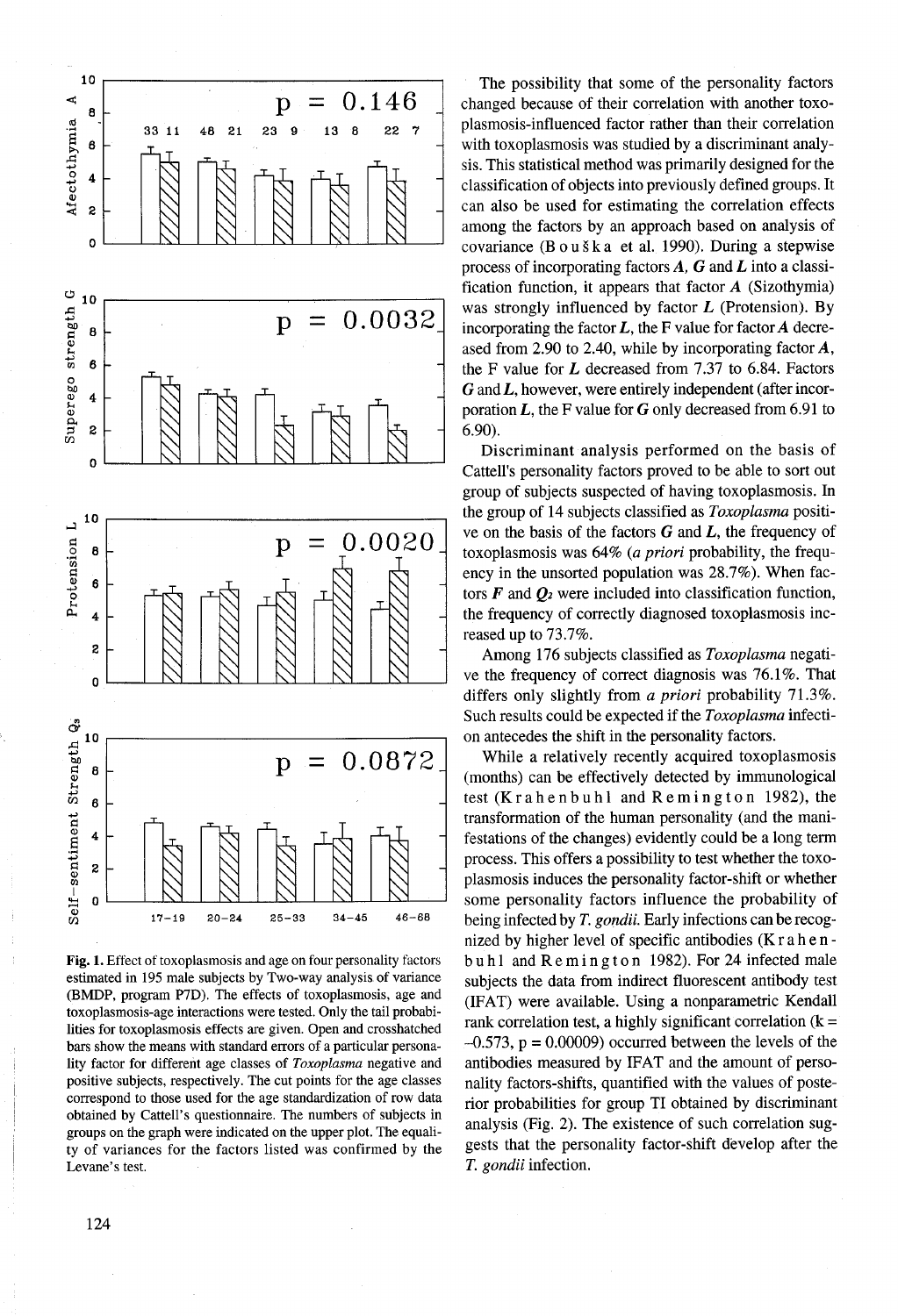#### **DISCUSSION**

Our results suggest that in human males a strong correlation exists between certain personality factors and chronic toxoplasmosis (monitored by IDTH). The nature of critical personality factors (see Table 1) and a positive correlation between the amount of personality factorsshift and the antibody titer-based estimates of the duration of the infection suggests that the toxoplasmosis induces the shift in human personality, rather than the personality factors influence an acquisition rate of *Toxoplasma gondii* infection.

The positive reaction in IDHT suggests the existence of cellular *anti-Toxoplasma* immunity. The presence of the immunity is mostly interpreted to be a marker of acute or chronic toxoplasmosis (Krahenbuhl and Rem in g ton 1982). Experience with AIDS patients suggests that the frequency of latent human toxoplasmosis may be quite similar to the frequency of *Toxoplasma*immune subjects. However, it still must be clarified as to whether the personality factors-shift was induced by latent chronic toxoplasmosis or whether it is only triggered by the acute stage of the infection.

The results from the ANOVA and from t-tests suggest that personality factors G and *L* are, and the *A* and *Q3* might be, shifted in TI persons. On the other hand, in discriminant analysis another group of factors  $(G, L, F)$  and  $Q_2$ ) proved to be most suitable for identification of TI subjects. This discrepancy can be explained by the differences in the mathematical backgrounds of these two met-



Fig. 2. Correlation ofthe level of *anti-Toxoplasma* antibodies with the amount of personality factor shift. Each point corresponds to a single *Toxoplasma* infected subject. x-axis: antibody titer measured by IFAT, y-axis: posterior probability of having toxoplasmosis computed on the basis of Cattell's personality factors by discriminant analysis. The value of Kendall rank correlation coefficient,  $k = -0.573$  confirms the existence of the correlation on the level  $p = 0.00009$ .

#### Flegr, Hrdy: Toxoplasmosis and human personality

hods. Discriminant analysis includes a stepwise covariance analysis. In every step, the computed F-to-enter values are affected by the variables already present in the classification function. When a strong correlation exists between two variables (e.g., factor *A* and *L)* only the one with the higher F value might be entered classification function. On the other hand, when there is no correlation among variables (e.g., factors G, *L, F* and *Q2),* all might be entered the function, no matter what their F values in the step zero of discriminat analysis (or in t-tests). Our results suggest that toxoplasmosis influenced the factors  $G, L, F$  and  $Q_2$ . The factors A and  $Q_3$  might also be shifted in TI male subjects. Their shifts, however, were caused be their correlation with factors  $G$  or  $L$ , rather then with toxoplasmosis.

The personality factors-shift was demonstrated only in men. It is possible that women are more resistant to manipulation by the parasite. Another explanation is that our technique of evaluating human personality factors should be modified for the female population. It is well known (Mohan and Chopra 1986, Steiner 1987) that results obtained with a personality questionnaire in women vary when the tests are performed in different stages of the menstrual cycle. It can be assumed that similar set of personality markers (biologically based ones) could be influenced by hormone levels as well as by toxoplasmosis. Therefore, it will be important to perform further studies in women through all menstrual cycle stages and to collect the data from all experimental subjects in the same stage.

The influence of severe forms of acute toxoplasmosis on human personality has been reported by clinicians (Burkinshaw et al. 1953, Minto and Roberts 1959,Ladee etal.1966,Freytag andHaas 1979). Typically, however, the effects of acute toxoplasmosis on immunocompetent patients are mild. Chronic toxoplasmosis is usually considered asymptomatic (R e min g ton 1974). In fact, only a negligible fraction of infected people ever learn that they are parasitized by *Toxoplasma gondii.* It seems reasonable to expect that the observed psychological symptoms of toxoplasmosis only indirectly reflect some activities of the parasite. One can only speculate, as to whether these activities are connected with an attempt (in the human host a nonproductive one) of the parasite to manipulate the host behaviour, or are only byproducts of a nonspecific worsening of the quality of the host life. Theoretically, infected subjects might suffer more frequent or more severe diseases because of an interference of the parasite with their immune system (Remington and Krahenbuhl 1982). Such effects of toxoplasmosis, however, have never been reported.

The apparent influence of *T. gondii* on the personality of human males was unexpected and pronounced. The nature of the shift in human personality following *Toxoplasma* infection can hardly be considered desirab-